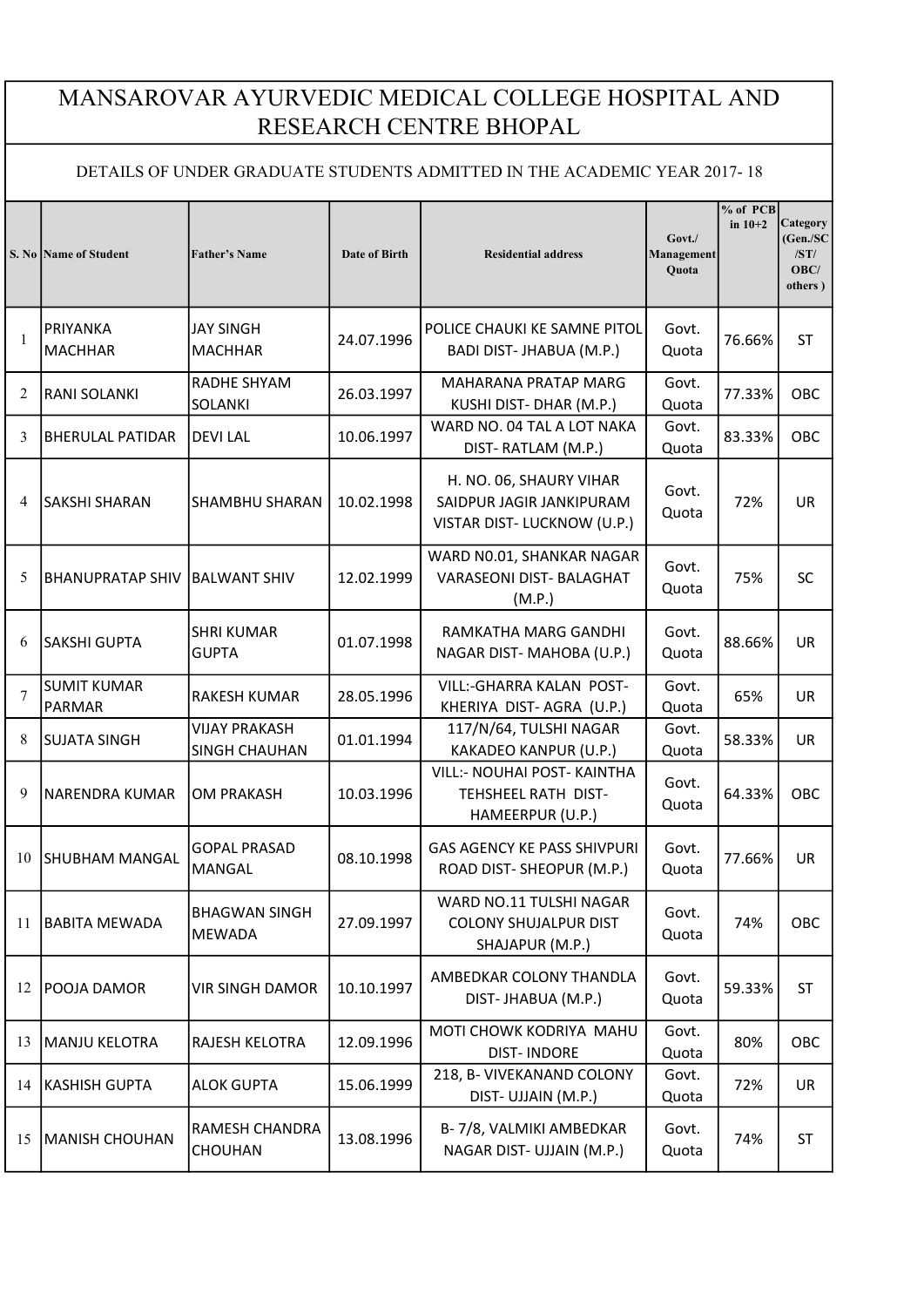| 16 | MAHIMA GOUR                        | <b>MAHENDRA GOUR</b>                 | 04.06.1996 | H. NO. 175, WARD NO. 08, NEW<br><b>COLONY BUDHNI DIST- SEHORE</b><br>(M.P.)                     | Govt.<br>Quota | 62.66% | OBC       |
|----|------------------------------------|--------------------------------------|------------|-------------------------------------------------------------------------------------------------|----------------|--------|-----------|
| 17 | <b>BHARTI GAJBHIYE</b>             | <b>KRISHNA</b><br><b>GAJBHAIYE</b>   | 28.07.1999 | AT POST HATTA DIST- BALAGHAT<br>(M.P.)                                                          | Govt.<br>Quota | 53%    | <b>SC</b> |
| 18 | <b>PALAK</b><br>SURYAWANSHI        | SANJAY<br>SURYAWANSHI                | 13.03.1999 | MAIN ROAD BORDEHI AT POST<br>TEHSHEEL AMLA DIST BETUL<br>(M.P.)                                 | Govt.<br>Quota | 82.66% | OBC       |
| 19 | OM PRAKASH PATEL                   | <b>RAKESH PATEL</b>                  | 15.08.1999 | <b>GRAM :- DHAMNA RAJ NAGAR</b><br>DIST- CHHATARPUR (MP.)                                       | Govt.<br>Quota | 77.66% | OBC       |
| 20 | <b>POORVI CHAUBEY</b>              | <b>ANURAG CHAUBEY</b>                | 03.07.1997 | 48, H.K. HOMES KOLAR ROAD<br><b>BHOPAL</b>                                                      | Govt.<br>Quota | 58.33% | <b>UR</b> |
| 21 | <b>HARSH DUBEY</b>                 | <b>RAJESH DUBEY</b>                  | 26.11.1994 | 309, GRAM PHUTERA DIST-<br>DAMOH (M.P.)                                                         | Govt.<br>Quota | 77.33% | UR        |
| 22 | <b>SHAILIA TIWARI</b>              | MUKESH TIWARI                        | 23.03.1998 | H. NO. 101, SINGH MOTOR<br>DRIVING SCHOOL KE PASS<br>SHIVNAGAR ADHARTALDIST-<br>JABALPUR (M.P.) | Govt.<br>Quota | 82.66% | <b>UR</b> |
| 23 | <b>SANJAY SINGH</b>                | <b>SHIVRAM SINGH</b>                 | 20.10.1995 | <b>GRAM:- POST- AYELA TEHSHEEL</b><br>KHERAGARH DIST-AGRA (U.P.)                                | Govt.<br>Quota | 81.66% | <b>UR</b> |
| 24 | <b>SHUBHAM PARMAR</b>              | <b>DINESH PARMAR</b>                 | 09.02.1999 | MANGLAM PARISAR D. VYAS<br><b>COLONY BARNAGAR DIST -</b><br>UJJAN (M.P.)                        | Govt.<br>Quota | 76%    | OBC       |
| 25 | YASHPAL SINGH<br><b>DAWAR</b>      | <b>CHHAGAN SINGH</b><br><b>DAWAR</b> | 09.10.1998 | <b>GRAM:- JOBAT</b><br>DIST- ALIRAJPUR (M.P)                                                    | Govt.<br>Quota | 53.31  | <b>ST</b> |
| 26 | <b>MAYANK RAJ</b><br><b>BAGHEL</b> | <b>BONDAR SINGH</b><br><b>BAGHEL</b> | 05.05.1998 | NEW TEACHER COLONY<br>SEMALPATI - A, ALIRAJPURE<br>(M.P.)                                       | Govt.<br>Quota | 63%    | ST        |
| 27 | <b>TOSHI PATIDAR</b>               | <b>SOHAN LAL</b><br>PATIDAR          | 22.05.1977 | 32, AMIT NAGAR COLONY<br>BARWANI (M.P.)                                                         | Govt.<br>Quota | 92.66% | OBC       |
| 28 | ANJALI JAIN                        | <b>BABULAL JAIN</b>                  | 03.11.1997 | OPP. BHARAT MARBLE NIWAS<br>MANO. 1 GUARD LINE RAI<br>CHAURAHA DIST-DAMOH (M.P.)                | Govt.<br>Quota | 91.6   | UR        |
| 29 | <b>IANSHU NARWARE</b>              | RAMESH NARWARE                       | 01.01.1999 | AT POST MANDHVI BETUL (M.P.)                                                                    | Govt.<br>Quota | 68%    | OBC       |
| 30 | <b>SURAJ KUSHWAHA</b>              | <b>SHIVDAS</b><br><b>KUSHWAHA</b>    | 04.06.1996 | DALI BABA SATNA (M.p.)                                                                          | Govt.<br>Quota | 73.66% | OBC       |
| 31 | <b>SHREYA TIGNATH</b>              | <b>BASANT TIGNATH</b>                | 07.04.2000 | PARAS AGRO RAM WARD KARELI<br><b>DIST-NARSINGPUR</b>                                            | Govt.<br>Quota | 83.30% | UR.       |
| 32 | <b>DIVYA SHARMA</b>                | ASHA RAM<br>SHARMA                   | 27.11.1999 | AZADPURA - II DEM ROAD<br>LALITPUR (U.P)                                                        | Govt.<br>Quota | 75%    | UR        |
| 33 | <b>POONAM SAHU</b>                 | HEERA LAL SAHU                       | 08.08.1998 | MQ-874, KAPILDHARA COLONY<br>BIJURI DIST- ANUPPUR (M.P.)                                        | Govt.<br>Quota | 56%    | OBC       |
| 34 | <b>PALLAVI SHARMA</b>              | MAHENDRA<br>SHARMA                   | 14.03.1998 | PANI KI TANKI ROAD<br>KHURASHANI MOHALLA,<br>BILLOWA DIST- GWALIOR (M.P.)                       | Govt.<br>Quota | 72.33% | UR        |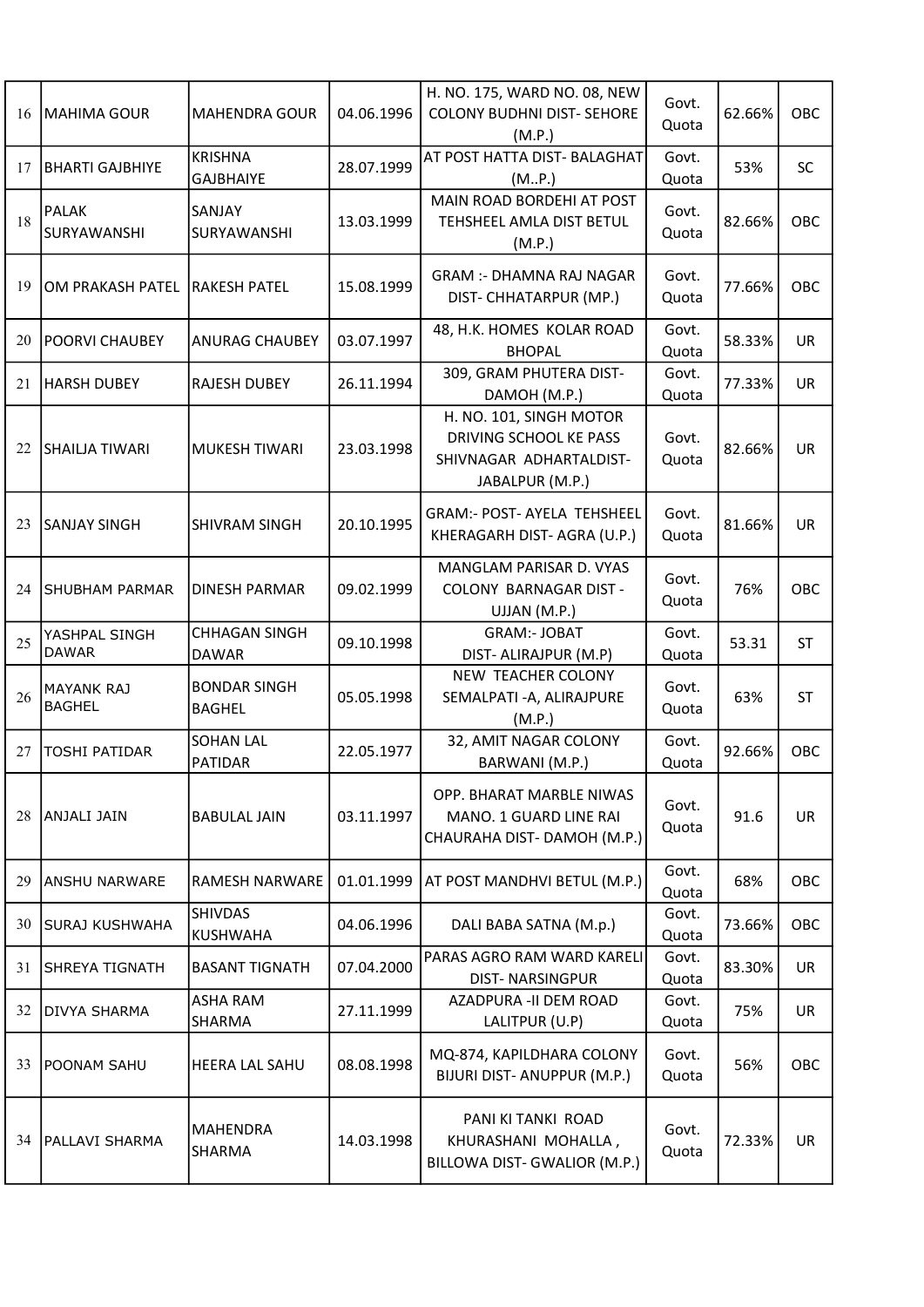| 35 | SHWETA JHARBADE             | <b>SHYAM KUMAR</b><br><b>JHARBADE</b> | 29.08.1998 | <b>GRAAM :- MANORI POST-</b><br>SAIKHEDA TEHSHEEL MULTAI<br>DIST- BETUL (M.P.)         | Govt.<br>Quota | 52.66% | SC        |
|----|-----------------------------|---------------------------------------|------------|----------------------------------------------------------------------------------------|----------------|--------|-----------|
| 36 | IMOHD. SALMAN               | <b>SABBIR ALI</b>                     | 07.02.1998 | UDPUR GELHAWA BADLAPUR<br>DIST JAUNPUR (U.P.)                                          | Govt.<br>Quota | 73     | OBC       |
| 37 | <b>PURVI PATHAK</b>         | R.K. PATHAK                           | 05.01.1997 | CHET GIRI COLONY WARD NO.<br>40, CHHATARPUR (M.P.)                                     | Govt.<br>Quota | 79.30% | UR        |
| 38 | <b>DILIP MEHTA</b>          | <b>HARI PRASAD</b><br><b>MEHTA</b>    | 28.01.1994 | <b>GRAM:- POST- GHANA</b><br>TEHSHEEL SIVNI MALWA DIST-<br>HOSHANGABAD (M.P.)          | Govt.<br>Quota | 76%    | <b>SC</b> |
| 39 | <b>PRIYANSHI BATHRI</b>     | RAVI SHANKAR<br><b>BATHRI</b>         | 15.03.1998 | 92, A- ALKAPURI RING ROAD<br>DIST- UJJAN (M.P.)                                        | Govt.<br>Quota | 69%    | OBC       |
| 40 | KAMLESH PATIDAR             | <b>KANHAIYA LAL</b><br><b>PATIDAR</b> | 06.04.1994 | GRAM;- GURADIYA LAL MUHA<br>TEHSHEEL DALOD DIST-<br>MANDSAUR (M.P.)                    | Govt.<br>Quota | 57%    | OBC       |
| 41 | <b>RAHUL PATIDAR</b>        | RAMESH CHANDRA<br><b>PATIDAR</b>      | 11.10.1998 | WARD NO.1 PATIDAR MOHALLA<br><b>BAGROD DIST-RATLAM</b>                                 | Govt.<br>Quota | 73%    | OBC       |
| 42 | RITIKA JAIN                 | <b>RAKESH JAIN</b>                    | 21.08.1996 | H. NO. 34, SUBHASH WARD<br><b>GARHAKOTA PATERIYA DIST-</b><br>SAGAR (M.P.)             | Govt.<br>Quota | 68%    | UR        |
| 43 | NAZIA ALI                   | <b>BAAKIR ALI</b>                     | 28.06.1996 | <b>GRAM:- GADI KHANA MARG</b><br>DIST-DATIA (M.P)                                      | Govt.<br>Quota | 68%    | OBC       |
| 44 | <b>GAJENDRA JHADE</b>       | RAMKUMAR JHADE                        | 19.05.1998 | AT POST:- ANDHARIYA AMLA<br>BETUL (M.P.)                                               | Govt.<br>Quota | 72.33% | OBC       |
| 45 | YOGITA AGRAHARI             | PRAMOD GUPTA                          | 05.02.1996 | MUKHTIYAR GANJ DIST- SATNA<br>(M.P.)                                                   | Govt.<br>Quota | 80.67% | <b>UR</b> |
| 46 | <b>PAWAN SHENDE</b>         | <b>UMASHANKAR</b><br><b>SHENDE</b>    | 10.07.1998 | AMBEDKAR WARD NO.11,<br>SAUSAR DIST- CHHINDWARA<br>(M.P.)                              | Govt.<br>Quota | 66%    | <b>SC</b> |
| 47 | HIMANSHU<br>NARVARIYA       | <b>DEVENDRA</b><br>NARVARIYA          | 09.06.1998 | POLICE LINE Q.42, DIST-<br>MORENA (M.P.)                                               | Govt.<br>Quota | 59%    | OBC       |
| 48 | <b>MITALEE RAUT</b>         | <b>GANESH RAUT</b>                    | 19.10.1999 | WARD NO. 13, NEAR SAI TEMPLE<br><b>GANGA NAGAR ROAD BUDHNI</b><br>DIST-BALAGHAT (M.P.) | Govt.<br>Quota | 79.33% | <b>SC</b> |
| 49 | <b>NISHA CHOUHAN</b>        | <b>BHAW SINGH</b><br>CHOUHAN          | 04.02.1996 | <b>GRAM:- AJGOA TEHSHEEL DAHI</b><br>DIST-DHAR (M.P.)                                  | Govt.<br>Quota | 50.33% | <b>ST</b> |
| 50 | <b>SUJATA BAGHEL</b>        | <b>HARDEV BAGHEL</b>                  | 16.04.1996 | SAINIK COLONY PINTO PARK<br>DIST- GWALIOR (M.P.)                                       | Govt.<br>Quota | 74.66  | OBC       |
| 51 | <b>POOJA UPRALE</b>         | <b>ARJUN KUMAR</b><br><b>UPRALE</b>   | 01.03.1999 | B.S.N.L. OFFICER COLONY DIST-<br>BETUL (M.P.)                                          | Govt.<br>Quota | 54.67% | <b>SC</b> |
| 52 | <b>BHUVNESHVARI</b><br>SAHU | DHANRAJ SAHU                          | 13.12.1998 | <b>NEW BARASKAR COLONY</b><br>MAHAVIR WARD TIKARI DIST-<br>BETUL (M.P.)                | Govt.<br>Quota | 81.66% | OBC       |
| 53 | <b>SHUBHAM SHINDE</b>       | LAXMAN SHINDE                         | 25.07.1996 | <b>ADARSH COLONY DHANI</b><br>TEHSHEEL DHARAMPURI DIST-<br>DHAR (M.P.)                 | Govt.<br>Quota | 60.33% | <b>SC</b> |
| 54 | <b>ARCHITA JAIN</b>         | <b>VINOD JAIN</b>                     | 08.07.1997 | DEEN DAYAL UPADHYAY WARD<br>KHURAI DIST- SAGAR (M.P.)                                  | Govt.<br>Quota | 81%    | UR        |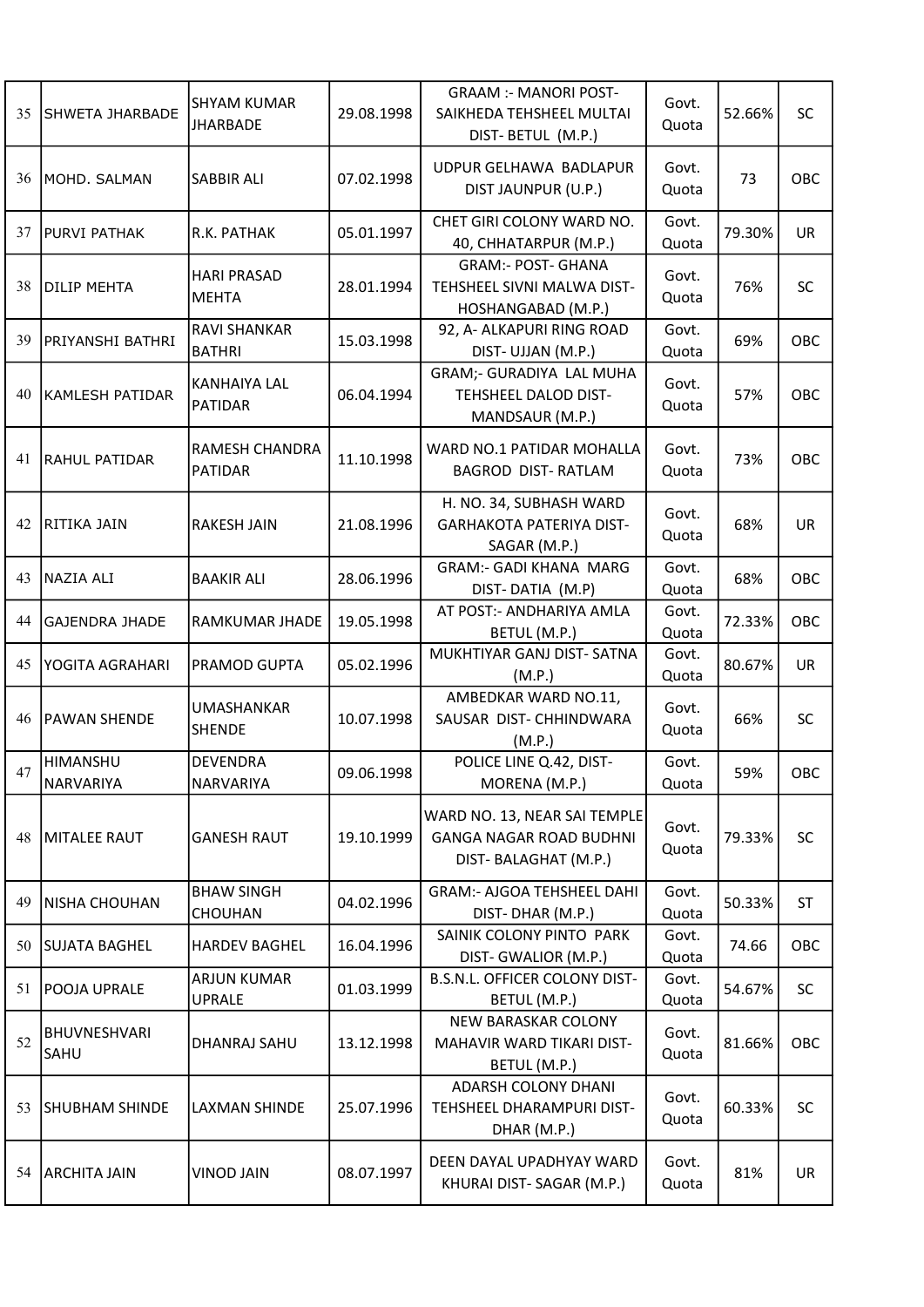| 55 | UTKARSH PATEL                       | <b>ANIL KUMAR</b>                   | 04.07.1994 | JAIPUR POST- ARAI DIST-            | Govt. | 78.33% | UR                         |
|----|-------------------------------------|-------------------------------------|------------|------------------------------------|-------|--------|----------------------------|
|    |                                     |                                     |            | AMBEDKAR NAGAR (U.P.)              | Quota |        |                            |
|    |                                     |                                     |            | NEAR SANJEEVNI HOSPITAL            | Govt. |        |                            |
| 56 | TEJASWINI VARATHE JJAY DEO VARATHE  |                                     | 05.07.1998 | CHANDRA SHEKHAR WARD DIST-         | Quota | 81%    | OBC                        |
|    |                                     |                                     |            | BETUL (M.P.)                       |       |        |                            |
| 57 | <b>ANAMIKA SINGH</b>                | YOGENDRA PRATAP                     | 20.07.1998 | A-264, SHAHPURA BHOPAL             | Govt. | 80.33% | UR                         |
|    |                                     | <b>SINGH</b>                        |            |                                    | Quota |        |                            |
|    |                                     |                                     |            | 553, BAZAR CHOWK SUNDAIL           | Govt. |        |                            |
| 58 | PAWANI PATIDAR                      | <b>DINESH PATIDAR</b>               | 03.06.1998 | DHARMPURI DIST-DHAR (M.P.)         | Quota | 76.66% | OBC                        |
|    |                                     |                                     |            | <b>BHAGAT SINGH MARG</b>           |       |        |                            |
| 59 | <b>REENA KURMI</b>                  | <b>MUNNA LAL</b>                    | 13.12.1996 | PAGARA ROAD DIST- SAGAR            | Govt. | 85%    | OBC                        |
|    |                                     | <b>KURMI</b>                        |            | (M.P.)                             | Quota |        |                            |
|    |                                     |                                     |            | <b>GRAM:- PANSEMAL DIST-</b>       | Govt. |        |                            |
| 60 | <b>ANMOL DAWAR</b>                  | <b>ARJUN</b>                        | 03.03.1999 | BARWANI (M.P.)                     | Quota | 80.66% | <b>ST</b>                  |
|    |                                     |                                     |            | <b>GRAM:- KONDAR TEHSHEEL</b>      | Govt. |        |                            |
| 61 | <b>PAPPU PARTE</b>                  | PREM LAL PARTE                      | 5.031999   | CHICHOLI DIST-BETUL (M.P.)         | Quota | 56%    | <b>ST</b>                  |
|    |                                     |                                     |            | <b>GRAM:- UKWA TEHSHEEL</b>        |       |        |                            |
| 62 | PRASHANSA KATRE                     | <b>BHAGCHAND</b>                    | 12.05.1997 | <b>BAIHAR DIST-BALAGHAT</b>        | Govt. | 84.66% | OBC                        |
|    |                                     | <b>KATRE</b>                        |            | (M.P.)                             | Quota |        |                            |
|    |                                     |                                     |            | B-540, SECTOR -2, N.C.L.           |       |        |                            |
| 63 | <b>MAYANK KUMAR</b><br><b>SINGH</b> | <b>DINESH KUMAR</b><br><b>SINGH</b> | 20.12.1998 | COLONY DIST- SINGRAULI             | Govt. | 60.33% | <b>UR</b>                  |
|    |                                     |                                     |            | (M.P.)                             | Quota |        |                            |
|    | PRIYANKA DEVI                       |                                     |            | <b>TENDUA</b>                      | Govt. |        |                            |
| 64 | <b>KORI</b>                         | <b>BHANU KORI</b>                   | 04.03.1996 | TEHSHEL, GOPADBANARAS-             | Quota | 56.33% | <b>SC</b>                  |
|    |                                     |                                     |            | <b>DIST SIDHI</b>                  |       |        |                            |
| 65 | <b>RUCHI</b>                        | <b>DEVDATTA</b>                     | 02.01.1995 | 198, MAHACHHANDMIHONA              | Govt. | 90%    | <b>UR</b>                  |
|    |                                     | <b>BOHARE</b>                       |            | DIST-BHIND (M.P.)                  | Quota |        |                            |
| 66 | <b>MADHAV YADAV</b>                 | <b>SITA RAM YADAV</b>               | 06.01.1999 | RAIKANPURA SHUJALPUR               | Govt. | 56%    | OBC                        |
|    |                                     |                                     |            | CITY DIST-SHAJAPUR (M.P.)          | Quota |        |                            |
| 67 | PRITI YADAV                         | <b>JAGDISH YADAV</b>                | 07.12.1998 | <b>GRAM:- SEGOA DIST-</b>          | Govt. | 62.66% | OBC                        |
|    |                                     |                                     |            | KHARGOAN (M.P.)                    | Quota |        |                            |
|    |                                     |                                     |            | <b>NEAR BUS STAND KE PASS</b>      | Govt. |        |                            |
| 68 | <b>DIKSHA RATHOR</b>                | <b>D.S. RATHORE</b>                 | 11.03.1997 | MEGH NAGAR DIST- JHABUA            | Quota | 63.66% | OBC                        |
|    |                                     |                                     |            | (M.P.)                             |       |        |                            |
| 69 | YOGESH MANJHI                       | <b>SUKH CHAIN</b>                   | 07.01.1999 | <b>GRAM:- PATAN DIST-</b>          | Govt. | 74.33% | OBC                        |
|    |                                     | PRASAD MANJHI                       |            | JABALPUR (M.P.)                    | Quota |        |                            |
| 70 | <b>PRIYADARSHANIY</b>               | HARENDRA SINGH                      | 08.12.1998 | <b>GRAM:- MEHRA DIST- BHIND</b>    | Govt. | 83.66% | <b>UR</b>                  |
|    |                                     |                                     |            | (M.P.)                             | Quota |        |                            |
| 71 | SAKSHITA SOLANKI BASANT LAL         |                                     | 25.12.1999 | <b>GRAM:-RAJPUR DIST-</b>          | Govt. | 77.33% | OBC                        |
|    |                                     |                                     |            | BARWANI (M.P.)                     | Quota |        |                            |
|    | <b>PRABAL</b>                       | PRADEEP KUMAR                       |            | ANNAND NAGAR ROAD NO. 3,           | Govt. |        |                            |
| 72 | <b>SHRIVASTAVA</b>                  | VERMA                               | 17.10.1997 | MAKRONIYA DIST- SAGAR              | Quota | 62.33% | <b>UR</b>                  |
|    |                                     |                                     |            | (M.P.)<br><b>GRAM:- DONGARGOAN</b> |       |        |                            |
| 73 | <b>GOUTAM PATIDAR</b>               | <b>BHAGWAAN</b>                     | 30.07.1999 | TEHSHEEL MANAWAR DIST-             | Govt. | 60.33% | OBC                        |
|    |                                     | <b>PATIDAR</b>                      |            | DHAR(M.P.)                         | Quota |        |                            |
|    |                                     |                                     |            |                                    |       |        |                            |
| 74 | <b>SHUBHANGI</b>                    | <b>SOBRAN SINGH</b>                 | 13.07.1998 | <b>GRAM:- RAJPUR TEHSHEEL</b>      | Govt. | 72.66% | <b>UR</b>                  |
|    | <b>RAJPOOT</b>                      | <b>RAJPOOT</b>                      |            | KURWAI DIST- VIDISHA (M.P.)        | Quota |        |                            |
|    |                                     |                                     |            | <b>AHAMDABAD ROAD</b>              |       |        |                            |
| 75 | VIKRAM SINGH                        | <b>AJEET KUMAR</b>                  | 05.07.1999 | POLITECNIC CAMPUS                  | Govt. | 64.33% | SC                         |
|    | <b>AHIRWAR</b>                      |                                     |            | QUARTER NO. E-1, DIST-             | Quota |        |                            |
|    |                                     |                                     |            | JHABUA (M.P.)                      |       |        |                            |
| 76 | <b>PRARTHANA</b><br><b>BAMBDE</b>   | <b>DEEPAK</b>                       | 01.01.1998 | <b>GRAM:- BHANPURA DIST-</b>       | Govt. | 49.33% | $\ensuremath{\mathbf{SC}}$ |
|    |                                     |                                     |            | MANDSAUR (M.P.)                    | Quota |        |                            |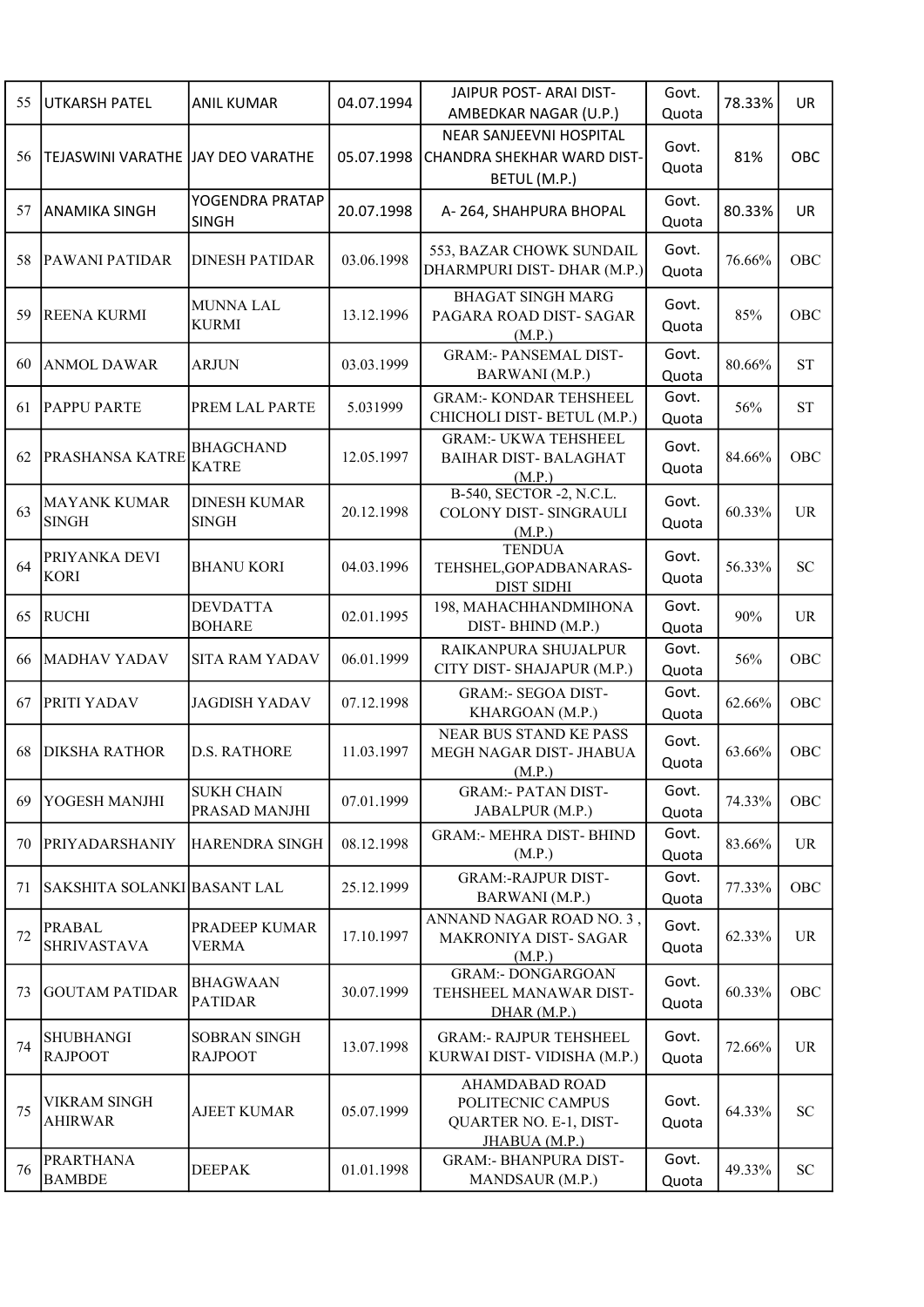| 77 | <b>KAJAL SARAL</b>                 | <b>MAHENDRA</b><br><b>KUMAR SARAL</b>  | 27.05.1998 | CHOUBEY HOSPITAL KE PASS<br>DIST-DAMOH (M.P.)                                | Govt.<br>Quota | 80%    | <b>SC</b>  |
|----|------------------------------------|----------------------------------------|------------|------------------------------------------------------------------------------|----------------|--------|------------|
| 78 | <b>ADITYA NIRAPURE</b>             | <b>PRAHLAD</b><br><b>NIRAPURE</b>      | 05.04.1995 | <b>GRAM:- BORIKAS DIST- BETUL</b><br>(M.P.)                                  | Govt.<br>Quota | 48.33% | <b>SC</b>  |
| 79 | VIJAY KARAN PATEL                  | <b>RAMANAND PATEL</b>                  | 20.09.1995 | PONDI KALA POST KHAJURITALA<br><b>TEHSHEEL</b><br>AMARTPUR DIST-SATNA (M.P.) | Govt.<br>Quota | 78.33% | OBC        |
| 80 | <b>PUSHKAR SAHU</b>                | YASHWANT<br>PRASAD SAHU                | 21.10.1995 | DUGDH SEET KENDRA<br>KE SAMNE ITARSI ROAD<br>BETUL (M.P.)                    | Govt.<br>Quota | 81.33% | OBC        |
| 81 | <b>ABHISHEK</b><br><b>PAWAR</b>    | <b>MADHU PAWAR</b>                     | 23.05.1998 | RADHI DANA UMRETH DIST-<br>CHHINDWARA (M.P.)                                 | Govt.<br>Quota | 64.33% | <b>OBC</b> |
| 82 | <b>SATISH</b>                      | <b>GULAB RATHOD</b>                    | 10.05.1997 | GRAM:- DABIYAKHEDA TEH:-<br>NAPANAGAR DIST- BURHANPUR<br>(M.P.)              | Govt.<br>Quota | 69.33% | OBC        |
| 83 | <b>SANDEEP ARYA</b>                | <b>SURAJ SINGH ARYA</b>                | 01.01.1998 | GRAM:- POST- KHARELI TEH:-<br>TONK KHURD DIST- DEWAS<br>(M.P.)               | Govt.<br>Quota | 72.66% | <b>OBC</b> |
| 84 | <b>SAKSHI KHARE</b>                | <b>ANIL KHARE</b>                      | 29.02.2000 | KILE KE PASS PRAVIPUR DIST-<br>TEEKAMGARH (M.P.)                             | Govt.<br>Quota | 81%    | <b>UR</b>  |
| 85 | PRACHI<br><b>HARINKHERE</b>        | <b>BHUPENDRA</b><br>HARINKHERE         | 22.06.1999 | WARD NO.06, NIRMAL NAGAR<br><b>WARASEONI DIST- BALAGHAT</b><br>(M.P.)        | Govt.<br>Quota | 64.33% | <b>OBC</b> |
| 86 | <b>DEEPALI SAHU</b>                | PURUSHOTTAM<br>SAHU                    | 27.09.1999 | <b>GRAM:- POST- KHURPA BADA</b><br>DIST-NURSINGPUR (M.P.)                    | Govt.<br>Quota | 68.66% | OBC        |
| 87 | <b>SHRISHTI</b><br><b>NAYAK</b>    | <b>SUNIL NAYAK</b>                     | 19.06.1996 | L/107, 3C SAKET NAGAR BHOPAL                                                 | Govt.<br>Quota | 72.66% | <b>UR</b>  |
| 88 | ADITI NAKPURE                      | <b>KRISHN PRATAP</b><br>NIRAPURE       | 24.07.1998 | WARD NO.16 PURANA THANA<br>ROAD BALAGHAT (M.P.)                              | Govt.<br>Quota | 57.33% | <b>OBC</b> |
| 89 | <b>TEJASVI</b><br><b>VISHVAS</b>   | <b>MILAN CHANDRA</b><br><b>VISHVAS</b> | 22.03.1994 | <b>GRAM:- LEELATOLA TEH</b><br>PUSHRAJGARH DIST- ANUPUR<br>(M.P.)            | Govt.<br>Quota | 75.33% | <b>UR</b>  |
| 90 | <b>AHMAD RAZA</b>                  | <b>GOUS KALANDAR</b>                   | 23.09.1997 | 357, NAI BASTI JAKIR HUSAIN<br>WARD GOHALPUR JABALPUR<br>(M.P.)              | Govt.<br>Quota | 73.33% | OBC        |
| 91 | <b>NIKHIL CHAUHAN</b>              | <b>HEMRAJ CHAUHAN</b>                  | 10-Jul-97  | VILL. RAHATI DIST. SEHORE MP                                                 | Govt.<br>Quota | 74.00% | OBC        |
| 92 | <b>UTKARSH PANDEY</b>              | <b>SUNIL PANDEY</b>                    | 19/09/1997 | GRAM + POST DAHI, DIST. DHAR<br><b>MP</b>                                    | Govt.<br>Quota | 54.30% | <b>UR</b>  |
| 93 | <b>DEVENDRA</b><br><b>CHOUDHRY</b> | RAMESH CHANDRA                         | 20/11/1998 | VILL. GUMANPURA, DHAR MP                                                     | Govt.<br>Quota | 50.70% | OBC        |
| 94 | <b>SRISHTI PATEL</b>               | <b>MAHESH PATEL</b>                    | 6-Apr-97   | VILL. PANSI POST GHAT PINDRI<br>NARSINGPUR MP                                | Govt.<br>Quota | 77.00% | OBC        |
| 95 | NIDHI MOURYA                       | <b>RANA PRATAP</b>                     | 30/03/2000 | YADAV CHAUK SAIDPUR<br><b>GANZIPUR UP</b>                                    | Govt.<br>Quota | 55.00% | <b>UR</b>  |
| 96 | <b>MANOJ PATHAK</b>                | <b>BRIJKISHOR</b><br>PATHAK            | 15.10.1996 | AZMABAD MAHIDPUR UJJAIN                                                      | Govt.<br>Quota | 63.00% | <b>UR</b>  |
| 97 | <b>ROSHAN NAYAK</b>                | <b>DINESH NAYAK</b>                    | 30/07/1998 | SHANTI COMPLEX STATION<br>ROAD MEGHNAGAR                                     | Govt.<br>Quota | 68.00% | OBC        |